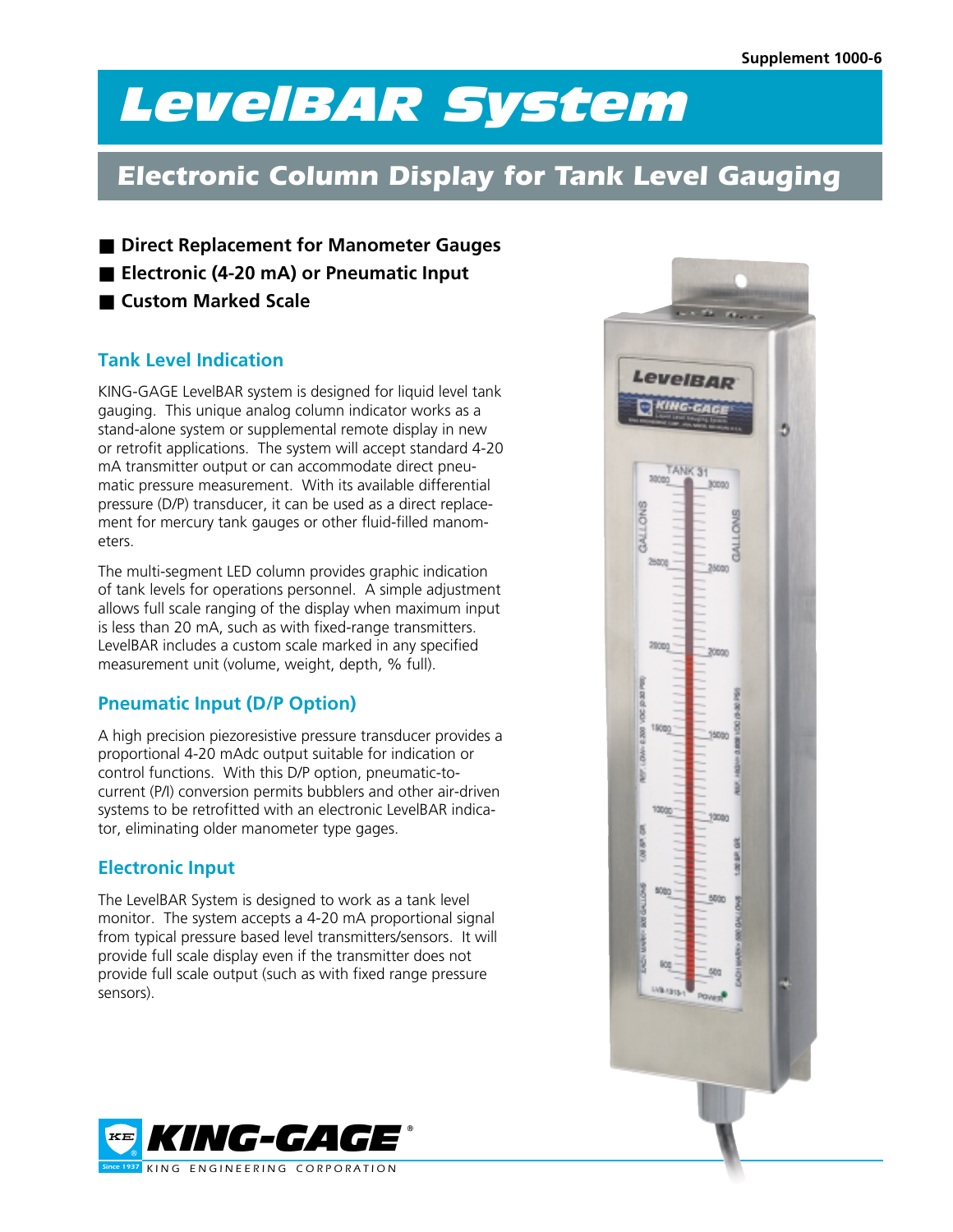## **Pneumatic System**

When used with either an air-driven diaphragm sensor or bubbler, the pressure signal is directed into the LevelBAR (with D/P option). The internal transducer generates a milliamp output in response to the applied pressure. Individual LED segments on the scale illuminate as the signal (e.g., tank depth) increases. The scale itself is custom marked for the actual tank dimensions and pressure range of the gauging application.

*Bubbler (Downpipe) System* - uses compressed air to purge an open ended pipe extending down into the tank. A regulator or purge control supplies the air which fills the pipe. The resulting downstream pressure (within the pipe) is directly proportional to liquid depth. As depth increases, so does pressure. Conversely, as depth decreases, downstream pressure is equally reduced as excess air flows out the immersed end of the pipe.

*Diaphragm Sensor* - uses compressed air directed to one side of a sensitive diaphragm to balance it against the force of liquid in the tank. An air flow and backpressure control regulates the supply and exhaust lines feeding the diaphragm sensor. The sensor acts as a force balance creating a pneumatic pressure equal to the force of liquid which is proportional to its depth. As the depth in the tank changes, the pneumatic pressure also changes accordingly.

Systems such as these can use pneumatic sensors such as the KING-GAGE AcraSensor diaphragm unit, KING-GAGE TeleSensor diaphragm unit, or air purge regulators such as the KING-GAGE LiquiSeal Control or 780 Purge Control for downpipe (bubbler) systems.

## **Electronic System**

Local or remote indication of tank inventory is provided by the LevelBAR column display. The electronic sensor or D/P transmitter provides a standard 4-20 mA signal which is proportional to the hydrostatic pressure created by liquid depth.

As tank depth and milliamp values increase, the LED segments are illuminated. The scale itself is custom marked for the actual tank dimensions so that capacity in volume or total weight can be read at the indicator.

Systems such as these can use the KING-GAGE Electronic Sensor or a combination of pneumatic sensor and D/P pressure transmitter.

The LevelBAR package has an available 24 Vdc supply that can be used to power most transmitters. This eliminates the need for a separate external DC power supply on the signal loop.







**ELECTRONIC –** 4-20 mA signal from Sensor or Electronic Transmitter is transmitted to LevelBAR (electronic input)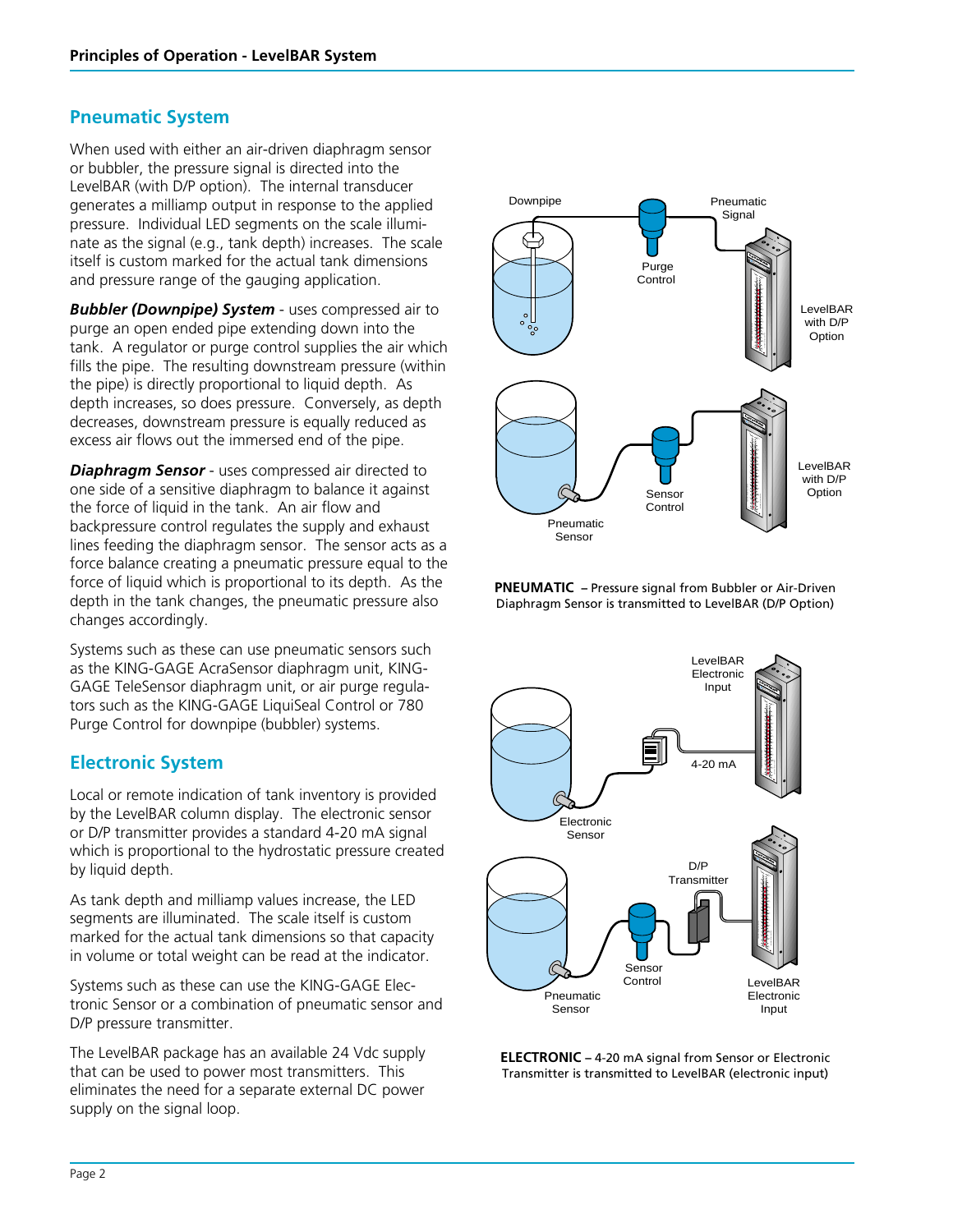### **LevelBAR - Electronic Input**

The electronic input version accepts a standard 4-20 mAdc signal from typical two wire pressure transmitters. A full scale ranging feature allows the LevelBAR to be used with fixed range pressure devices in situations where maximum signal output would be less than 20 mA.

LevelBAR indicators can be used singly or in multiples to provide additional display locations. Simply jumper out the excitation supply on each LevelBAR added to the signal loop.

MODEL NO. 5110-10 Electronic Input (4-20 mA)

## **LevelBAR - Pneumatic Input**

These versions incorporate the D/P option with an internal piezoresistive fixed range pressure transducer. Pneumatic-to-current (P/I) conversion generates a 4-20 mAdc signal proportional to the input applied. A scale ranging adjustment provides full scale display for most applications.

The D/P option also allows the LevelBAR to provide signal output to additional receivers including PLCs or other controlling devices.

#### MODEL NO.

| 5110-20 | Pneumatic Input (0-5 psid)  |
|---------|-----------------------------|
| 5110-21 | Pneumatic Input (0-10 psid) |
| 5110-22 | Pneumatic Input (0-15 psid) |
| 5110-23 | Pneumatic Input (0-30 psid) |
| 5110-24 | Pneumatic Input (0-50 psid) |

## **Simple Installation**

Installation of the LevelBAR system is quick and easy. There are no extensive adjustments or calculations to perform. Simply connect power and signal input to make the system operational. It's rugged stainless enclosure suits any environment.\*

For custom installations, a flush mounting version of the LevelBAR is also available.

\* The use of waterproof conduit hubs or fittings may be required during installation. Not rated for continuous explosion hazard areas.

## **LevelBAR Custom Scale**

The standard LevelBAR scale is custom marked in any specified unit of measurement (gallons, pounds, liters, barrels, etc.). An optional 2-unit scale can combine any two different measurements such as weight and volume, or volume and depth.

Scales are calculated for the individual tank geometry and product specific gravity. Due to the factory-calibrated scale, the LevelBAR system can be used for almost any kind and shape of tank, including horizontal cylindrical types. Scaling adjustments are noted for setting the full scale display (REF HIGH), although they are normally factory-preset to match the scale calibration.